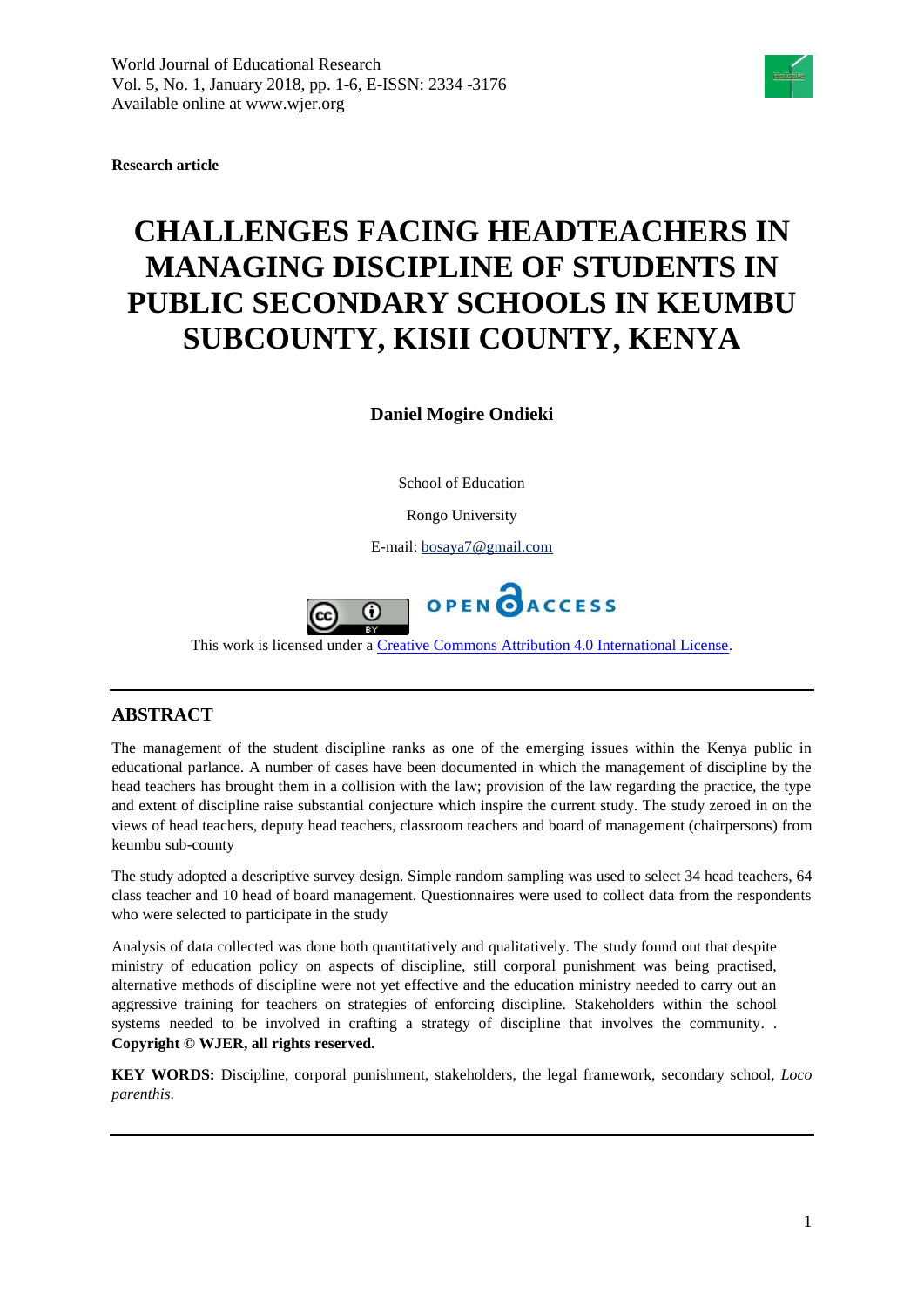

# **INTRODUCTION**

School discipline is among the major concerns voiced by the public about school and the school systems in countries worldwide (Slee 1995; Owen, Flasherty & Laybourne, 1997) as cited in Busienei (2012) these concerns come up when students riot, bully colleges and mete violence in classrooms and playgrounds across Kenya. There are concerns that behaviour problems are endemic in schools with poor management and where management is unable to guarantee the safety of students (Mc Cathy et al 1992) as cited in Busienei (2012) Githome et al (2012) avers that, owing to the broad and new challenges arising from socio-economic challenges and technological advancements, the task of managing discipline in secondary has become very complex. Legal notice no. 40(1968) section 19 of Kenyan's educational act indicates that schools are expected to be centers of formation of good behaviour and acceptable moral and social conducts among students. To ensure success in domestication of discipline, the head teachers are a critical factor that will ensure that discipline is anchored in their schools, in their leadership positions, the head teachers face a number of bottlenecks that are thus a concern of this study. The concept that the head teacher is acting in *loco parentis* has gradually evolved through legal precedent. This means that the teachers stand in relation to the students in the position of a caring parent and as an unofficial guardian. This concept brings with itself added responsibilities for the protection of the pupil, where the teacher conduct falls below the standards of care commonly accepted as being reasonable in a parentchild realationship.essentially this position makes the head teacher vulnerable to legal suit in view of discipline of students within his station especially when certain policy guidelines are by-passed. As a result of foretasted the legal relationships, head teachers are permitted to take reasonable steps as maybe required to maintain discipline among students. However in most cases related to discipline, the best protection is for teachers to maintain fidelity to the law.

Kindiki (2009) cited in kimani et al (2012) opines that corporal punishment was banned in Kenya through legal notice No. 56 of Kenya gazette supplement No. 25:199 of  $30<sup>th</sup>$  march, 2001) since then the school discipline has been deteriorating to such extent that the schools may be soon unmanageable than the chagrine of head teachers who are the custodians of school discipline. In line with corporal punishment ban the government of Kenya implemented several measures aimed at curbing indiscipline among students in learning institutions. Among these has been the establishment of guidance and counselling units, in all schools, good classroom management practices, effective teaching method and the inclusion of learners in the making of the school rules among others. (MOEST,(2005),in spite of all these efforts, there has been several reported cases if teacher use of corporal punishment in schools thus implying failure of interventions to yield expected results in improving school discipline. The united nation (UN) committee on the rights of children (2007) review on the rights of the child in Kenya has expressed concerns of the corporal punishment at home and at school

Head teachers require appropriate training and preparation in their role as discipline givers within the school context; this will enable them to get skills, knowledge and attributes (Bush and Oduor, 2006, Walter and Dimmock: 2006)

Davies (2002)notes that the work of head teachers especially dealing with discipline of students from diverse socio-economic background who are at the peak of their adolescent age is very daunting, Harris (2003) cited in Ibrahim (2011),opinies thot school leaders are viewed as people who can solve challenges schools face. Principals in Kenya are not well prepared to deal with challenges and issues rising from Kenya's economic diversity (makori), (2004) cited in Rameya (2007) opines that knowledge and problem solving skills need to be learnt through preparations and development. The education ministry needs to give training seminars and manual to school managers that will be vital for effective benchmark for effective discipline in their schools.

Discipline should have a strong legal backup and goodwill from all the stakeholders to give the head teachers a strong legal backup for action, Businei (2012) states that any education changes requires planning from the ministry of education. Stoner (1995) cited in Wagithimu et al (2004) states that change in organizations is inevitable and for any change in organization to be effective, it has to be planned. The feeling or opinions of teachers and parents need to be sought, head teachers need to be adequately trained on the alternative disciplines strategies while providing legal cushions and prescription to ensure efficiency and effectiveness of discipline.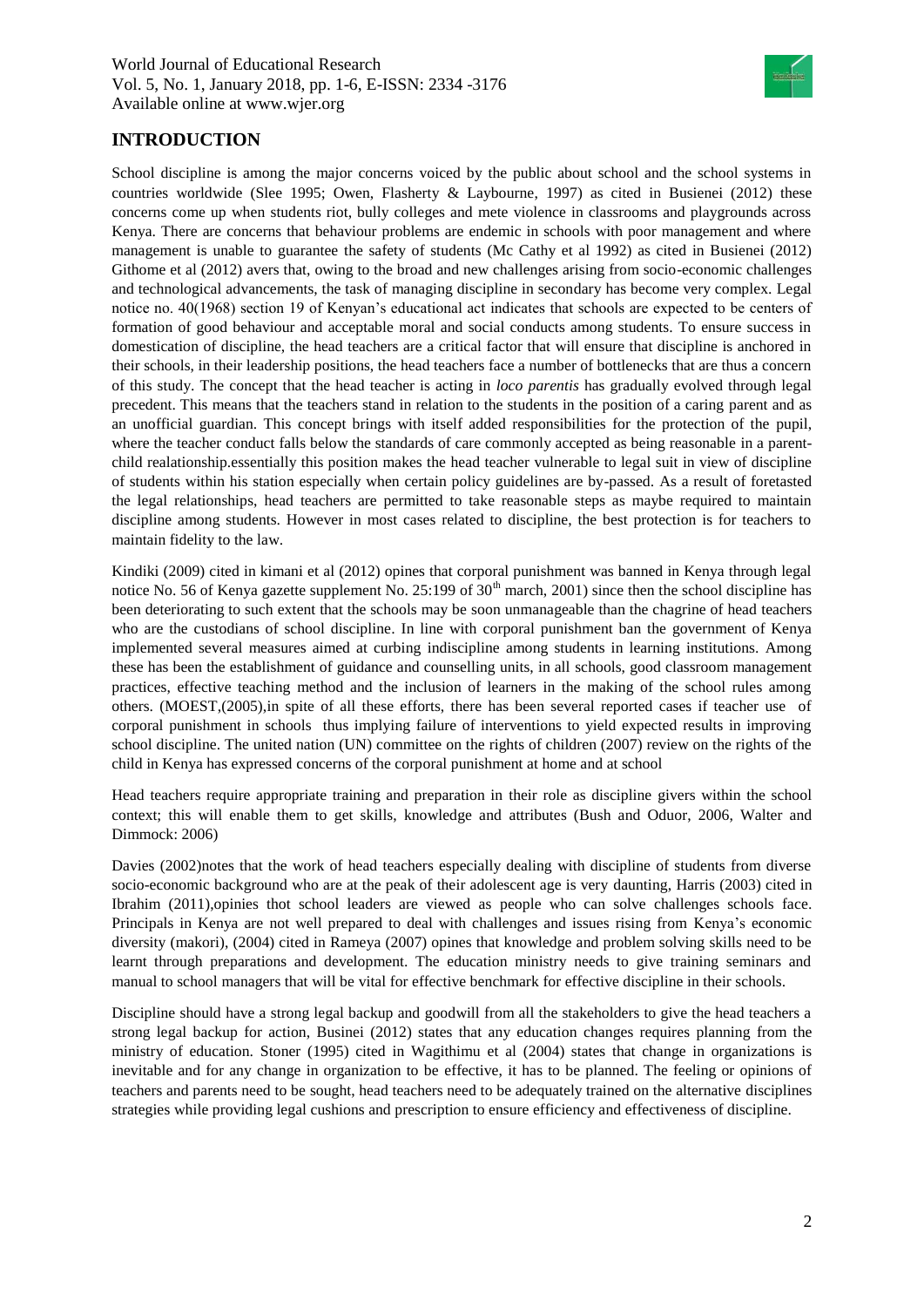

## **OBJECTIVES OF THE STUDY**

The objectives of the study were to find out the following;

- I. Challenges facing head teachers in managing discipline in public secondary schools in Kenya
- II. Measures to improve the head teacher's role of discipline in their schools.

## **THEORITICAL FRAME WORK**

The study was based on Getzel's and Guba's theory cited in Okumbe (2005) which conceptualizes administration as asocial process.Getzels suggest that administration may be conceived structurally as a hierarchy of sub-ordinates, super-ordinate relationships within a social system. It's through this hierarchical setup that the social system achieves its goals. This is done by assigning positions, provision of facilities organization of procedures, and regulation of activities and evaluation of performance

Getzels and Guba (1977) cited in Okumbe (2005) illustrated the basic assumptions of social systems as;

- I. Social systems are comprised of interdependent elements which receive from and contribute to the whole. There is a feedback mechanism
- II. Social systems are comprised of people acting in specific roles
- III. Social systems are goal oriented. This is a multi plicity of goals in an educational system. However these goals must be conflict
- IV. Social system are structurally differentiated- each component carries specific functions
- V. Social structure are a sanction bearing, that is, there is use of carrot-and-stick or reward and punishment to enforce the norms

The characteristic of the open system as espoused by Getzel and Guba are relevant to the study as they illustrate the dependence of various factors in the head teacher's role of discipline of students in schools. Schools being open system import inputs (students) from their environment (community) and after converting them within the school system discharge them to the environment; as such for school discipline to be ensured a number of factors must interact. First there must be an apt training and development of head teachers in matters of discipline so as to clearly make them to be tandem with global and local expectation regarding their expected role of disciplining students. Secondly, there is need to have clear policy guidelines given and an effort made to ensure adherence to these guidelines by all stakeholders within the school system. The BOM, students and teachers need to have a clear understanding of the beacons against which discipline is given within the school under the oversight of the head teachers. The BOM, as managers of the institution must clearly ventilate on discipline matters and give a clear policy insight to the parents as an umpire between the parents, students and teachers in the school systems.

Ajowi and Simatwa (2010) cited in kimani et al (2013 decry the poor state of alternative discipline services in Kenyan schools. They assert that there is need for a robust legal frame work to augment discipline in secondary schools in Kenya.

# **METHODOLOGY**

The study adopted the descriptive research design. After getting consent from MOE(ministry of education),data was collected randomly selected 34 head teachers, 64 class head teachers and 10 chair persons of board of school management. Using a questionnaire, the study used content validity, with the research arriving at this content validity through the results and the comments of the pilot study which was conducted among teachers and chairpersons of BOM in two public secondary schools. Items that dis not measure the variables were amended and others discarded completely. The schools used in the pilot study were excluded from the main study

To establish reliability of the questionnaire, the results of the pilot study were compiled and correlation computed using the statistical package for social science (SPSS). The split half technique was used to ascertain the coefficient of internal consistency of reliability; the reliability of the teacher's questionnaire was found to be 0.86. While for class teachers was 0.88. BOM chairperson were interviewed and data collected was analysed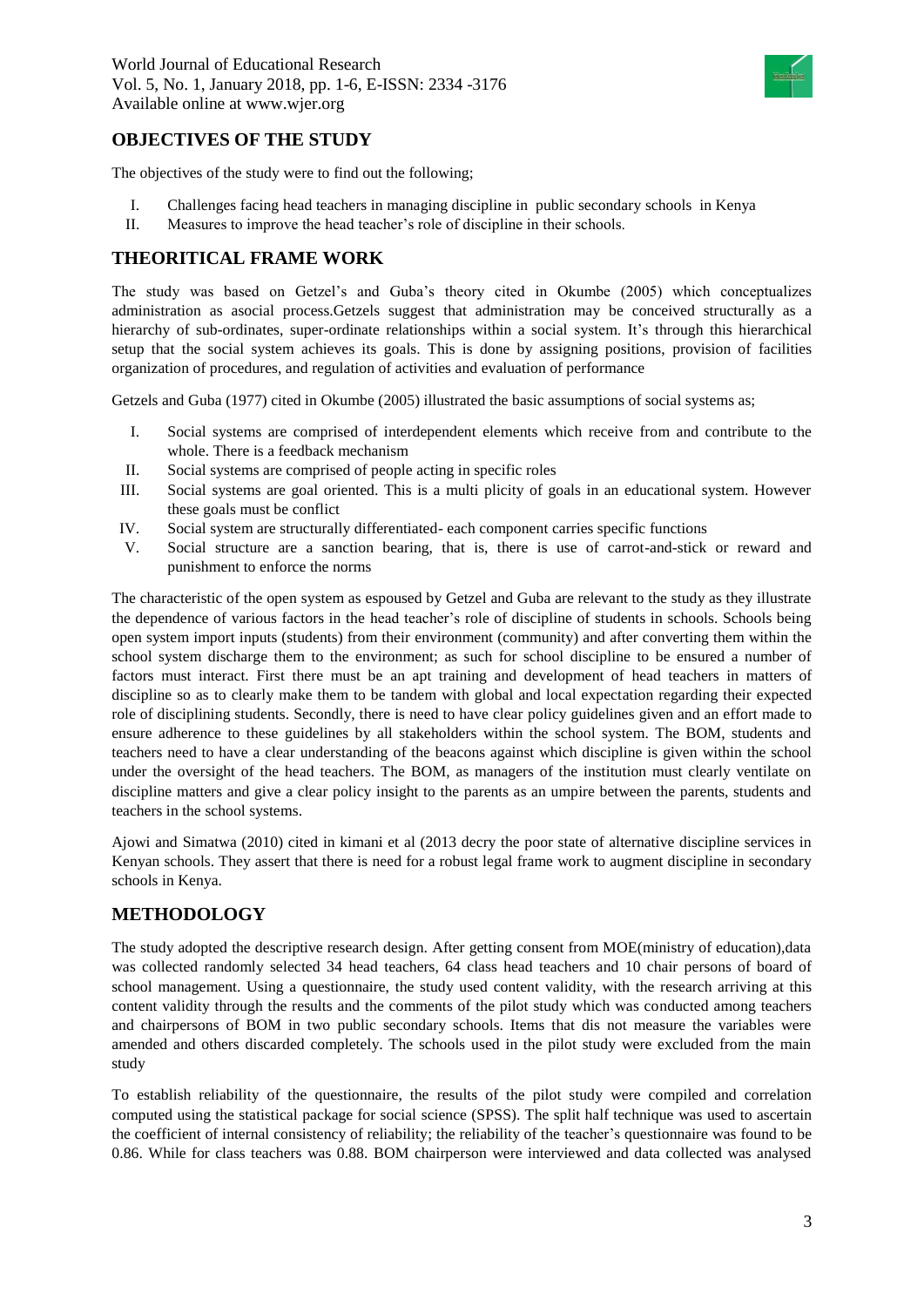

both qualitatively and quantitatively. The data was presented in frequency tables, bar graphs and pie charts. Interpretation was done within the frame of reference of research objectives.

## **4. RESULTS**

The following results were obtained from the study;

## **4.1 Challenges of managing discipline in public secondary schools.**

The concern of the study was to establish the extent to which head teachers in public secondary schools are challenged in regard to the management of discipline in the schools. The data obtained overwhelmingly indicated a number of Hiccups in regards to the management of discipline; 50% of the head teachers reported poor policy guidelines as non-observation of the corporal punishment ban was a major challenges in their schools. Similarly 80% of the interviewed persons of BOM identified the poor policy guidelines with corporal punishment ban ignorance top on their challenge list. 75% of the class teachers indicated a challenge in regard to policy and corporal punishment ban in the various schools in regard to discipline. The almost similar response rate in regard to the discipline concern can be explained by the fact that most schools have internal disciplinary strategies which are guided by MOE though they tend to disregard the notice on corporal punishment ban because they believe that corporal punishment is a more effective way of discipline in comparison to other alternative disciplinary measures.

The respondents were asked to list the major challenges towards management of discipline in schools. The data obtained is summarized below.

| challenge                | Frequency | Percentage% |
|--------------------------|-----------|-------------|
| Poor guidelines          | רת        | 66%         |
| Corporal punishment      | 90        | 83%         |
| Legal framework          | 20        | 18%         |
| Ineffective alternatives | 81        | 75%         |

|  | Table 1. Challenges towards management of discipline in public schools. |  |  |  |
|--|-------------------------------------------------------------------------|--|--|--|
|  |                                                                         |  |  |  |

Source: field data (2017)

The major challenge in the management of discipline in public secondary schools is on the continual use of corporal punishment contrary to the legal notice which abolished its use. This ranked at 83%. The ineffectiveness of other alternative punishment strategies like guidance and counselling among other ranks, in second at 75%, poor policy guidelines regarding the discipline is another major challenge towards management of discipline and this is ranked third at 66%, legal frame work which by precedent gives head teachers a responsibility to parent the studies while at the same time exposing them to legal discipline was seen as another challenge at 18% response rate. The findings indicate to a possibility that the non-observance of the corporal punishment is the greatest nightmare that head teachers face in their quest, this is hinged on the fact that most teachers prefer the traditional corporal punishment as the most effective method of giving discipline.

#### **4.2 forms of anticipated corrective measures to management of discipline**

| Measure corrective                                  | frequency   | Percentage |  |  |
|-----------------------------------------------------|-------------|------------|--|--|
| Appropriate training and Devt of head teachers      | 62          | 57%        |  |  |
| Clarity of policy guidelines                        | $7^{\circ}$ | 66%        |  |  |
| Strengthening of alternative discipline             | 80          | 74%        |  |  |
| Fidelity to corporal punishment ban(total adherence | 95          | 87%        |  |  |

Source: field data (2017)

The head teachers, teachers and BOM chairpersons were unanimous on the fact that there should be total fidelity to the ban on corporal punishment ban for it was the greatest challenge to discipline in their schools. This response was ranked at 87%. Similarly, 74% of the respondents noted that the strengthening of other alternative discipline measures will be a solution to the challenges of discipline. In this regard, it was noted that the MOE should give appropriate training and clear policy guidelines that will aptly anchor alternative forms of discipline other than corporal punishment. 57% of the head teachers, class teachers and BOM chairpersons noted that appropriate training and development of head teachers should be done regarding the aspect of discipline. These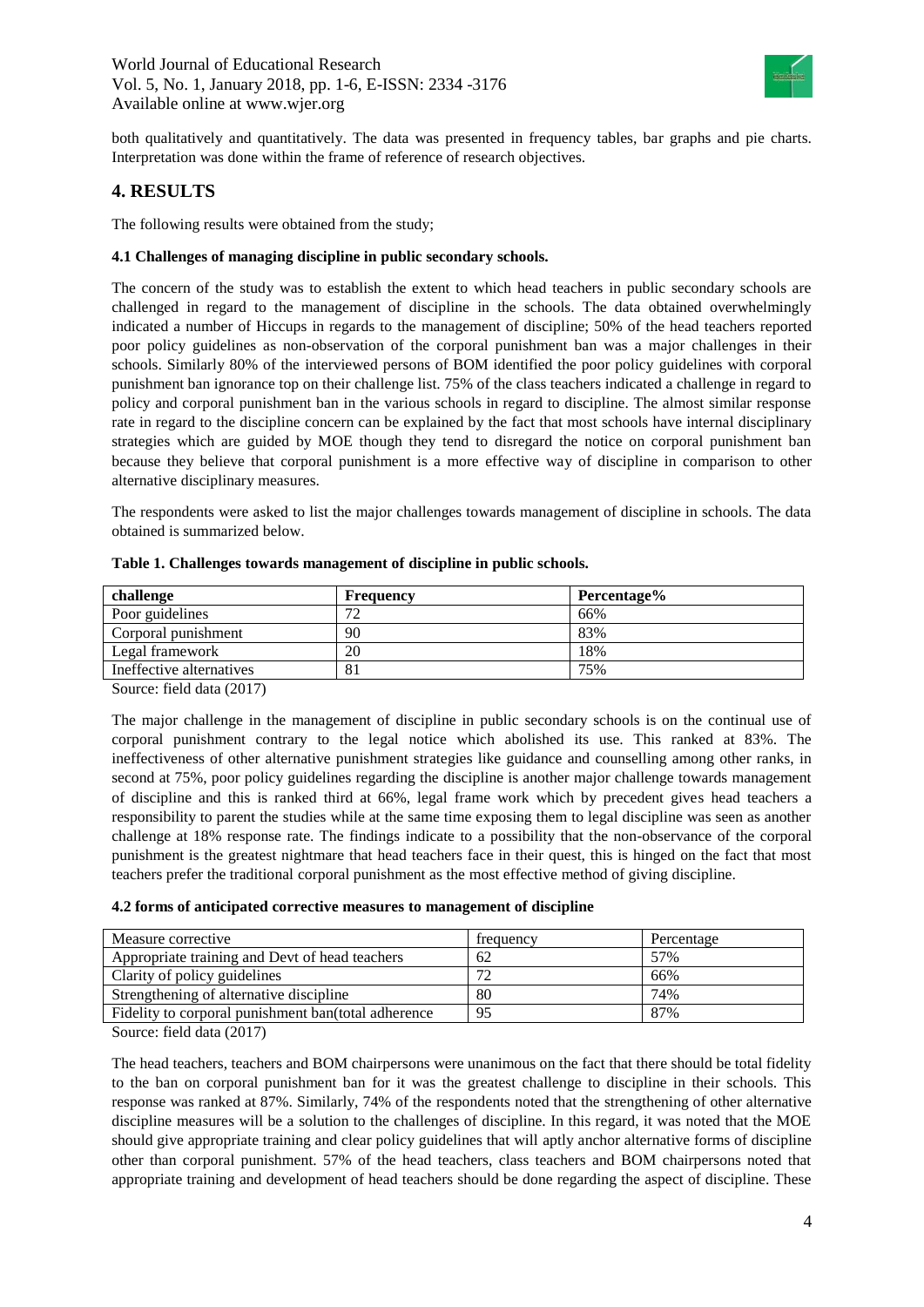

should include in servicing and provision of short courses on discipline management plus production of manuals and modules touching on the issue of discipline management

## **4.3 Views of head teachers, class teachers and chairpersons of BOM on the management of discipline in schools**

To ascertain the head teachers view on the management of discipline in public secondary schools. They were provided with predetermined response calibrated on a Likert scale. They were expected to indicate wether they **1)** strongly agree **2)** agree **3)** undecided **4)** strongly disagree

|   | <b>Statement</b>                                              | n  |     |       | 3     |       | 5    |
|---|---------------------------------------------------------------|----|-----|-------|-------|-------|------|
|   | Corporal punishment is a challenge to discipline              | 34 | 55% | 26.7% | 13.3% | 5.0%  |      |
|   | management in schools                                         |    |     |       |       |       |      |
| 2 | training and development on discipline vital in ensuring      | 34 | 48% | 21.9% | 10.0% | 13.0% | 7.0% |
|   | proper discipline management                                  |    |     |       |       |       |      |
| 3 | The appropriate development of alternative strategies is      | 34 | 50% | 25%   | 12.5% | 7.5%  | 2%   |
|   | vital for discipline management                               |    |     |       |       |       |      |
| 4 | There is need for clear policy guidelines regarding the       | 34 | 42% | 21.0% | 12.8% | 10.2% | 4.0% |
|   | managements of discipline in public secondary schools         |    |     |       |       |       |      |
| 5 | Legal frame wok need to be cater for head teachers' liability | 34 | 40% | 21.0% | 13.0% | 16.0% | 4.0% |
|   | in dispensing discipline mandate                              |    |     |       |       |       |      |
| 6 | Schools need to come up with discipline strategies that       | 34 | 35% | 17.0% | 20%   | 20%   | 80%  |
|   | address their peculiar problems                               |    |     |       |       |       |      |
|   |                                                               |    |     |       |       |       |      |

| Table 3: Head teacher's responses on the management of discipline in their schools |  |  |  |  |
|------------------------------------------------------------------------------------|--|--|--|--|
|                                                                                    |  |  |  |  |

**Source: field data (2017)**

The data presented in the table above indicates that the majority of the head teacher 81.7% agreed that the ignorance on the ban of corporal punishment was the greatest challenge to discipline management in the schools. Significantly, 74% of the head teachers felt that the proper development of alternative strategies of punishment was vital in enhancing school discipline compared to 12.5% who were undecided as to the vitality of the development alternative discipline measures. 70% of the head teachers were in agreement that training and development of head teachers was crucial on issues relating to discipline management in their schools compared to 20% who thought otherwise.63% of the respondents were of the view that lack of clarity in regard to the policy guidelines was an impediment that blurs apt management of discipline in their schools. On the other hand 24.2% of the respondents were of the view that discipline management and policy guidelines were critical.61% of the head teachers felt that there was need for the legal frame work to address the liability in regards to dispensing discipline. This because there is a gap which needs to be sealed for them to effectively act. However 20% of the respondents disagreed on this respectively, lastly the head teachers indicated that there was need for contextualised discipline strategies to adopt within their schools to ensure proper management of discipline. This was at 52%.the response given above clearly indicate pertinent focal areas that the MOE should address to make management of discipline effective in the public secondary schools in line with MOEST (2005) strategies of alternatives discipline.

## **4.4 Board of Management views on challenges to management of discipline in their schools**

The chairperson of the BOM were asked to provide their opinion on the challenges to the management of corporal punishment in their schools. Six chairperson (60%) reported that corporal punishment ban ignorance was the greatest hiccups towards discipline management. Seven (7) chairperson 70% noted that there was need to strengthen the use of alternatives punishment measures so as to ensure fidelity to policy pronouncement. Five chair persons 50% were of the opinion that proper training was needed for the teachers which should include manuals and modules provision to properly in-service them on issues of management of discipline. These findings seem to suggest regard in regard to training and compliance to policy as a major challenge to discipline management. This is a tandem with Ibrahim (2013) assertion that head teachers needs training on aspects of discipline and many other management aspects which are out of their curriculum implementation mandate.